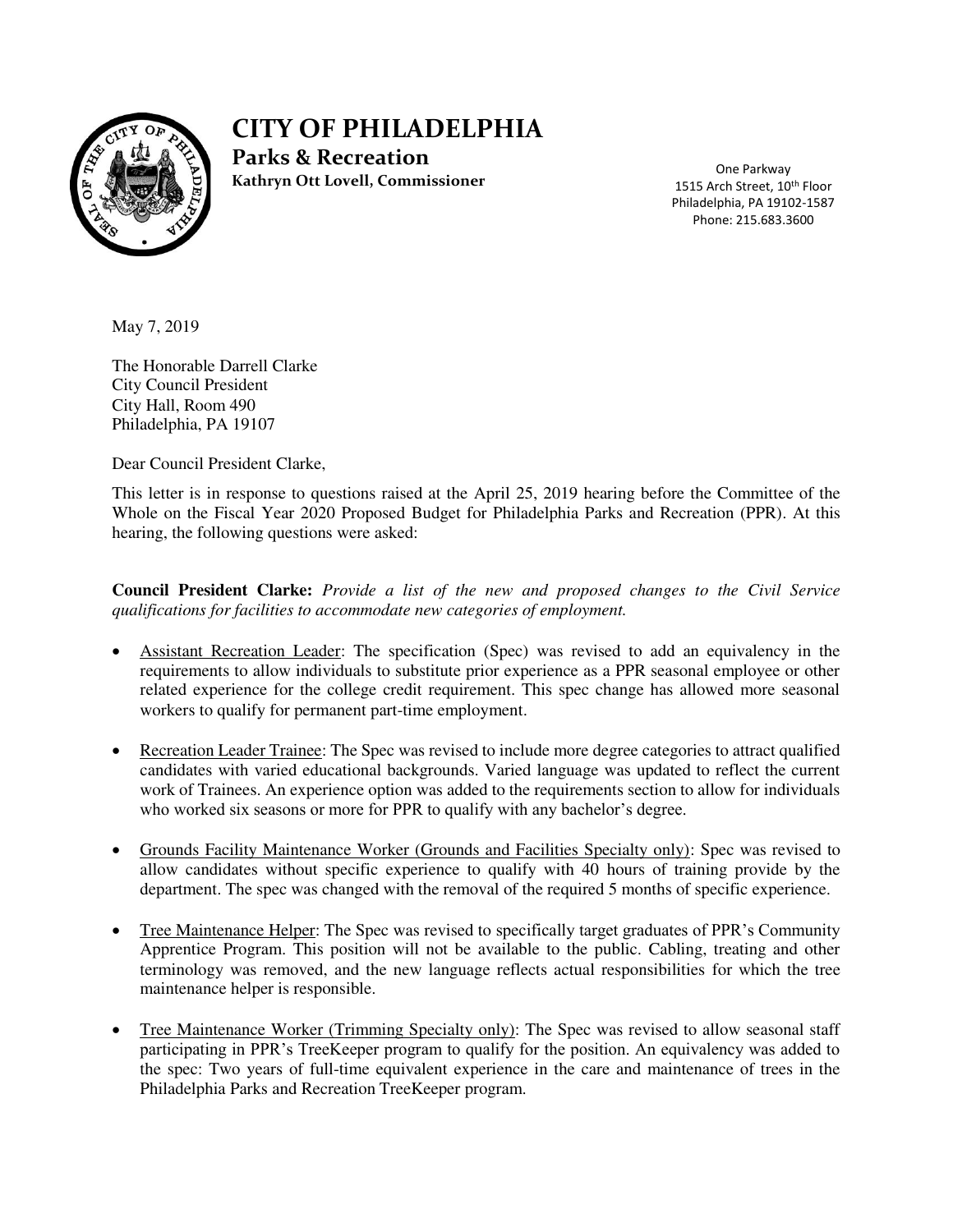• Community Outreach Worker: The Spec was revised to target graduates of PPR's Community Apprentice Program, a workforce development initiative. The title was changed from Recreation Outreach Worker to Community Outreach Worker to better reflect the work this position does within the community in both the Park and Recreation environments. Wording that was no longer relevant was removed and Park Environmental Services specialty was changed to Stewardship Specialty to reflect work in the park with the friends' groups and assisting with education and program campaigns.

**Councilwoman Bass:** *Provide the Parks and Recreation report regarding criminal activity at recreation centers.* 

The 2018 Crime Data (Hazard Score) Report is attached.

**Councilwoman Bass:** *Provide an estimate of the resources needed to have recreation centers opened until midnight.* 

All minors must adhere to the City's curfew, which is one factor we must take into consideration before exploring the feasibility of extending recreation center hours until midnight. The current curfew is 10pm for 16 years and older; and is 11pm during the summer months.

The estimated cost to fund existing needs and keep roughly 55 sites open until 10pm seven days a week would cost \$2.7 million.

**Councilman Henon:** *Provide a URL for Civil Service job postings that Council members can share with the community.* 

The URL for the City of Philadelphia job postings is:<https://www.phila.gov/personnel/JobOpps.html>

**Councilman Henon:** *Provide a list of all leases that Parks and Recreation has with the School District, including the maintenance and programming expectations.* 

Leases from the City of Philadelphia through PPR to the School District of Philadelphia include the following:

#### **School of the Future**

4021 Parkside Avenue

Date of Lease: 2004

- Required to provide a school curriculum for ecological and environmental studies
- 75% of students must come from West Philadelphia
- Facility is available for public use
- School District is required to improve and maintain the public park playing fields in proximity to the school
- School District is required to maintain and repair the premises and the playing fields at its own expense

#### **Verree Road House at Pennypack Environmental Center**

8600 Verree Road at Pennypack Environmental Center Date of Lease: 1988

- - School District provides environmental education programs
	- School District maintains the interior of the historic farmhouse